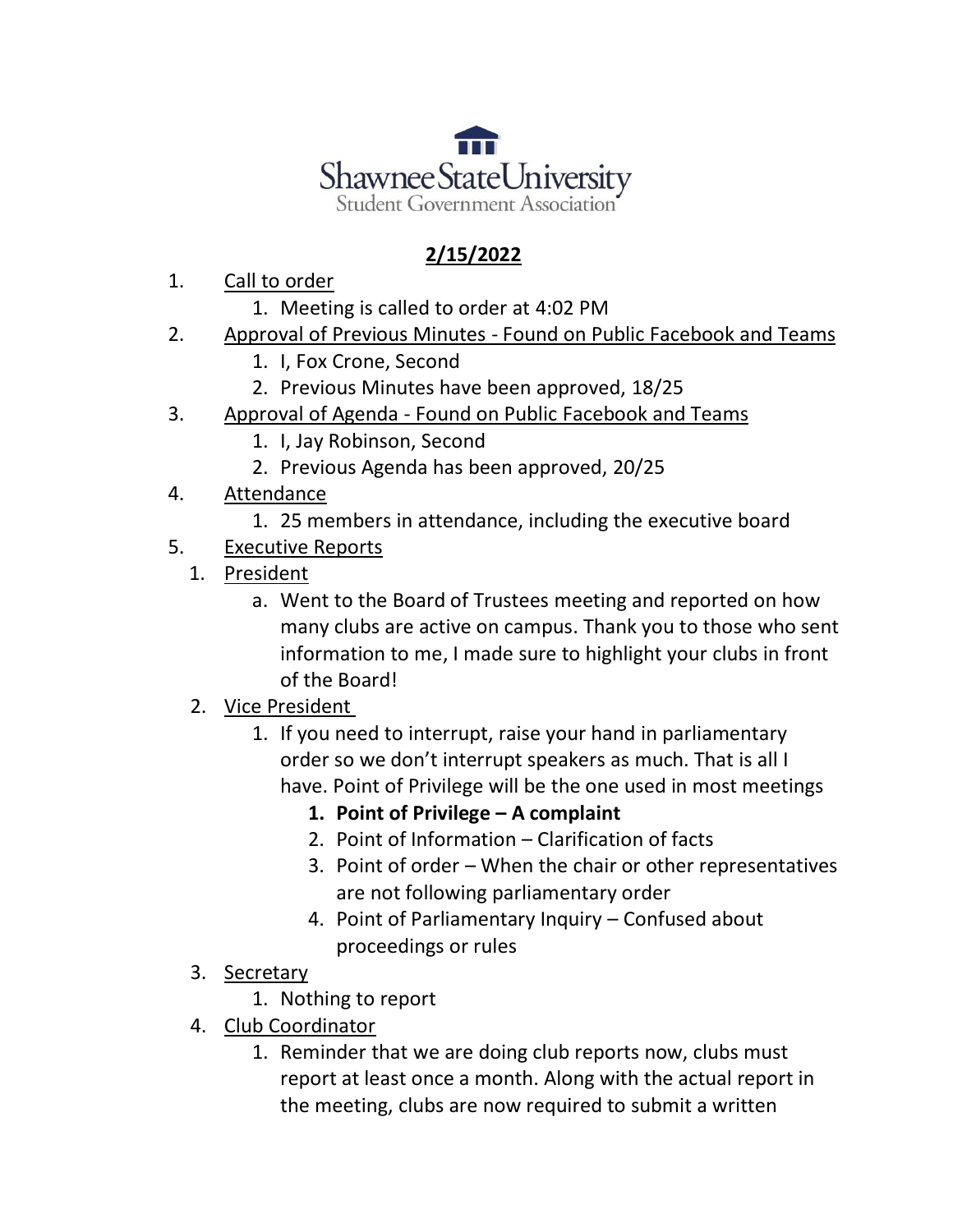report, through Microsoft Teams. Make sure to submit your reports! If you don't submit the reports as per the SGA Constitution, your funding can be placed on hold.

- 5. Advisor
	- 1. Thank you to anyone who took their anti-hazing training. Please tell your clubs to get their training done and turn in their certificates. There might be a nice little reward for the club that turns in the most certificates. The more of you that take this the better off Shawnee State is
	- 2. Jonna Cook is back in the office on Tuesdays and Thursdays, to take money for clubs from your fundraisers after she will place the money into the club accounts. She works remotely on other days. If you ordered something for your clubs, be sure to check in with her to find out if what you ordered is there. She's here 7:30-4:30 pm, don't hesitate to email her at [jcook@shawnee.edu](mailto:jcook@shawnee.edu)
	- 3. In the list of forms, there are liability forms, if it crosses your mind and you think, "should we have a liability form?" just complete it. It protects your club and Shawnee State.
- 6. Public Views
	- 1. Cassidy Starnes I represent the student body during the Board of Trustees meetings when different action items and minutes are discussed. One of the biggest items discussed was for Academic Student Affairs and the approval of 2022 graduates. Another item touched on is if there are any students in the school of business, we recently applied to get the Shawnee State accredited, and the evaluation is this April. Shawnee State is also renaming the School of Business, though I cannot disclose that information due to Shawnee State using it for a press release. MOT students have been partnering with Golden Bears, and just going to lunch, going on walks, and building that connection. Shawnee State is also looking for accreditation in the Healthcare Administration Department. In the future, look forward to the better news
	- 2. Sofiia Mikhailichenko The laundry mat and the machines occasionally stop working. I have called the person in charge and talked to them, let's make sure to use the machines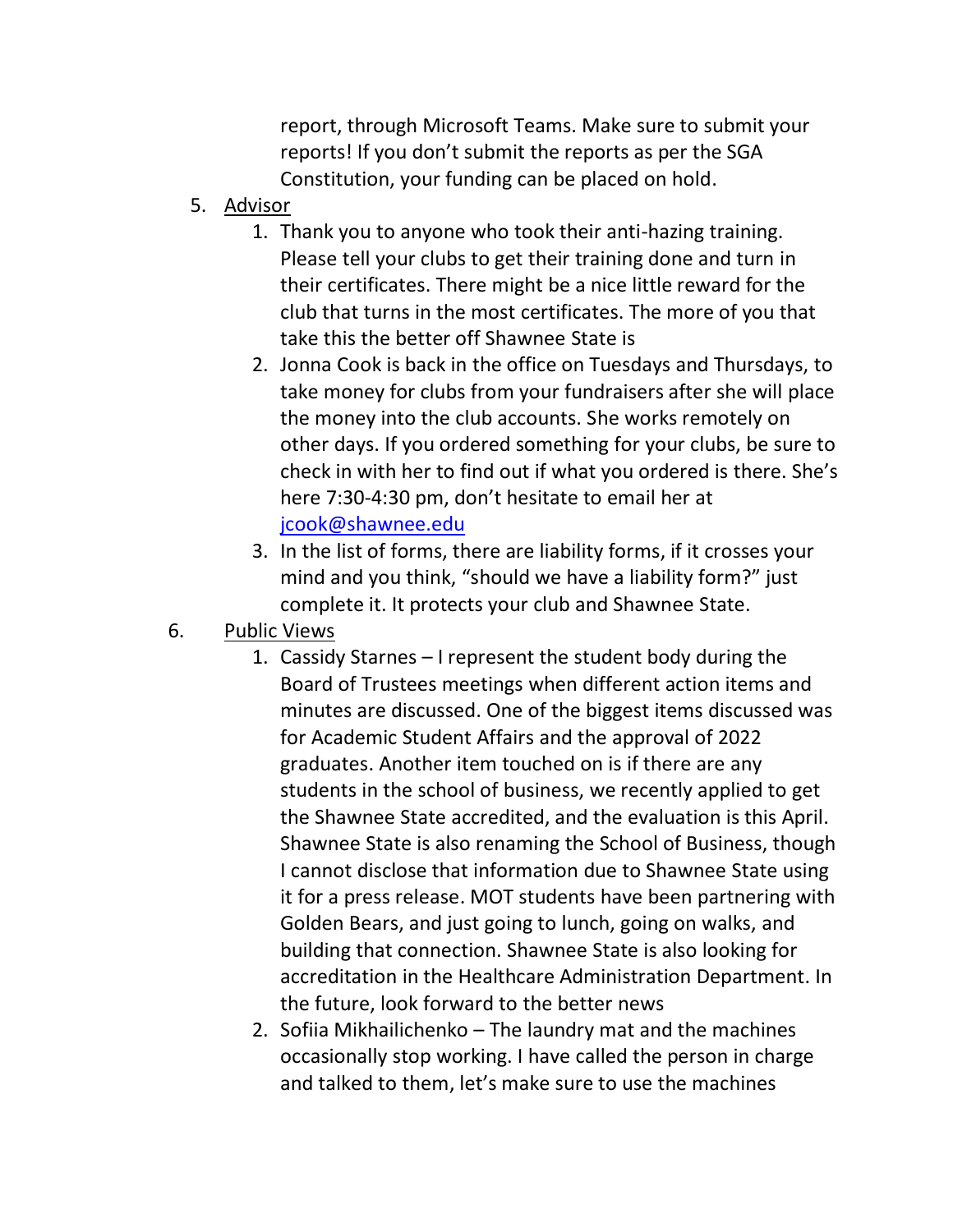properly and not overfill the machines. If one of the laundry machines is not working, submit a maintenance request so other students aren't attempting to use that machine

- 7. Committee Reports
	- 1. Academic Affairs
		- 1. Kelli Hoffman: We had our first meeting last Wednesday, talked about going to their committee meetings soon, and beginning work on our long-term project.
	- 2. Organizational Affairs
		- 1. Rebecca Scholl: Met last Wednesday, talked about our longterm project involving social media accounts, if any organizations have any social media accounts, Organizational Affairs will be reaching out to get that information to share with the student body. We are also looking to update the clubs on the SSU app.
	- 3. Student Affairs
		- 1. Met last Wednesday, just had a general meeting, and talked about a long-term project involving the SSU website, currently combing through the pages to find outdated information.
- 8. Organization Reports
	- 1. Delta Phi Epsilon
		- 1. Kelli Hoffman: I am the Secretary for Delta Phi Epsilon, and last week we did do our recruitment week, we got one new member! Soon, we are having another event, the sisterhood self-defense, at the MUC, 215 this Saturday (2/19/22), from 1-3 pm. We'll be teaching selfdefense moves that everyone should know!
	- 2. Shawnee GG
		- 1. Hayden Ridgeway: I am the President of Shawnee GG, and we have one event to report on, we recently conducted the Path of Champions event. We hosted it with assistance from FGC, SPB, and Smash Bros Esports coaches. The tournament was streamed with 5 average viewers, at the tournament everyone seemed to have fun, even if people were knocked out during the first round, they were able to play again. No new events are planned just yet, a few other things are trying to do,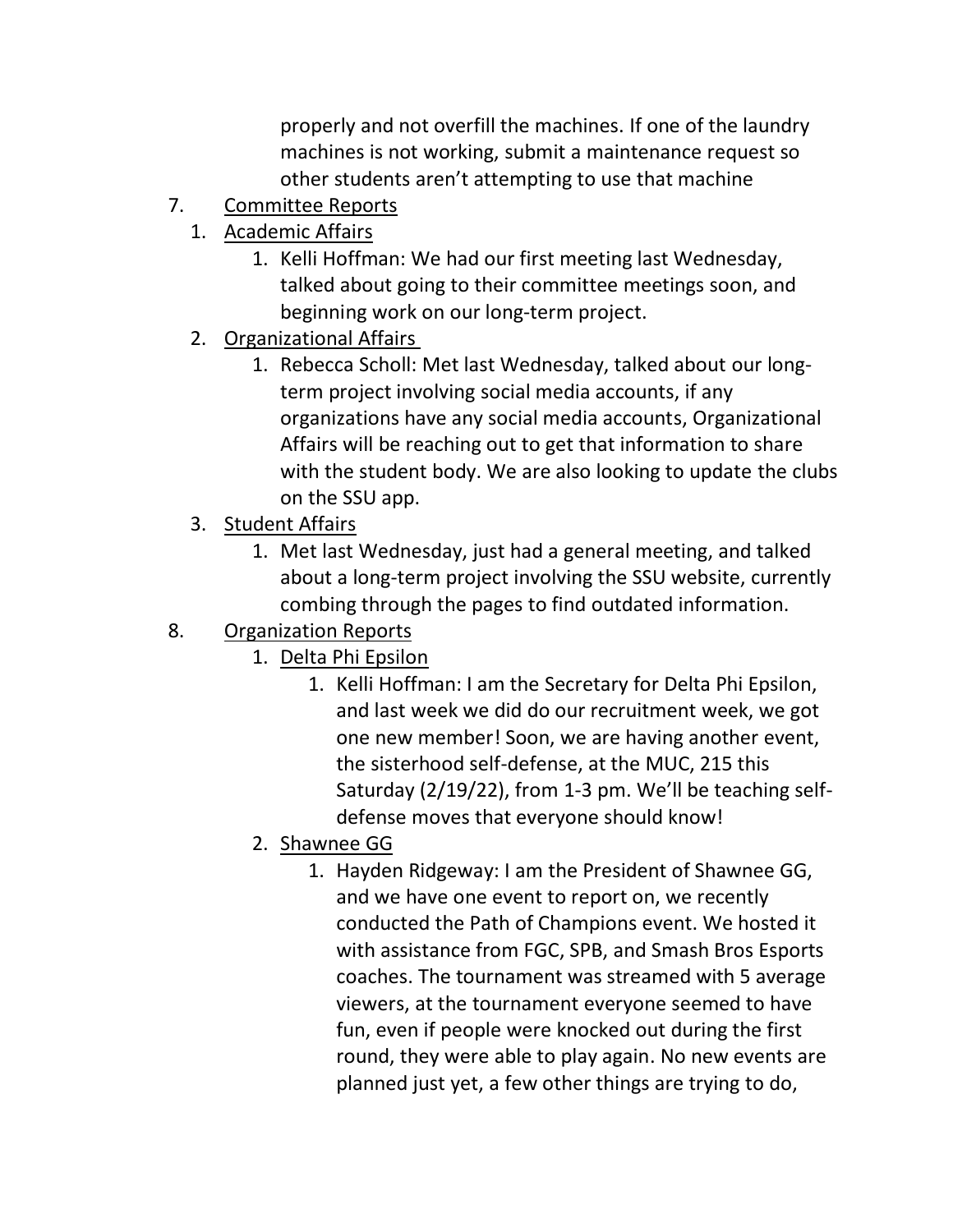currently, we are preparing for the presidency transfer to the vice president as I will be graduating soon.

- 3. Theta Phi Alpha
	- 1. Olivia Phillips: I am the SGA delegate, we also just recently had recruitment week, and gained one new member. This Friday (2/18/22) we are having a fundraiser at Portsmouth Nutrition; we will have a special drink that part of the proceeds does go toward Theta Phi Alpha.
- 4. Rotaract
	- 1. Ghaida Bouchaala: Rotaract has been working on concession stands, and we raised over \$100 for Steve's Packs. We also help with packaging masks and packed over 3,500 masks.
- 9. Old Business
	- 1. Club Approval
		- 1. No new clubs were approved last week
	- 2. Club Funding
		- 1. No new clubs were funded last week
- 10. New Business
	- 1. Club Approval
		- 1. Taylor Young has no new clubs to recommend for approval
	- 2. Club Funding
		- 1. Taylor Young has no recommended new clubs for funding
- 11. Announcements
	- 2. Cassidy Starnes: This year is a little bit different with the Board of Trustees, both students are graduating this semester, which is a little unusual. If you are a Junior or Senior and feel you can represent the student body well, there will be an application for a student trustee position going out soon, you can apply and will have an interview with President Bauer, and he will weed out some of the applications. Afterward, you have an interview with Governor Mike DeWine's office, and if all goes well you then get the position!
	- 3. Tiffany Hartman: Many of you received a questionable email regarding a job opportunity, one of our faculty was hacked, just some general safety, don't forward the email or respond